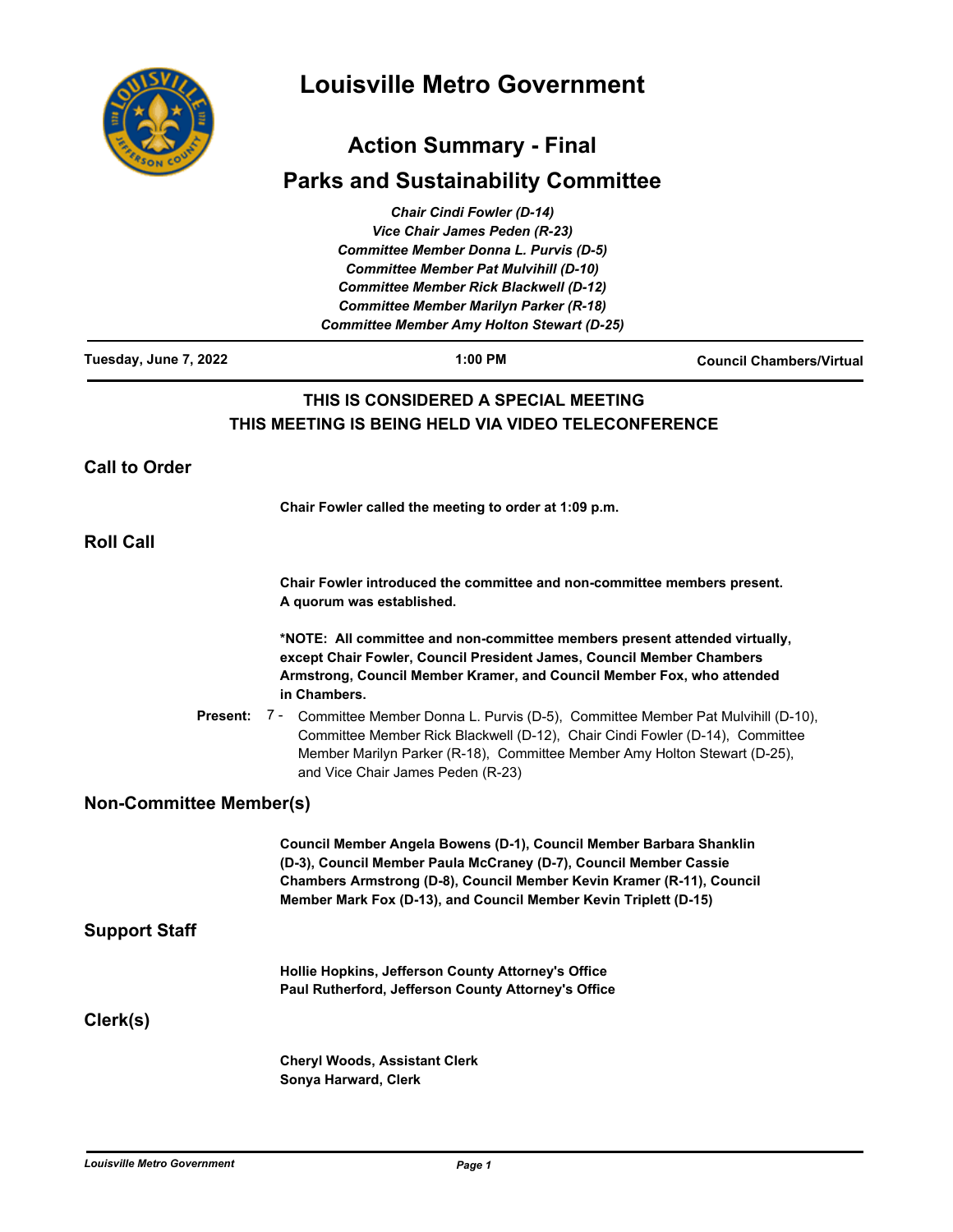#### **Pending Legislation**

#### **1.** [O-166-22](http://louisville.legistar.com/gateway.aspx?m=l&id=/matter.aspx?key=60259)

**AN ORDINANCE AMENDING CHAPTER 42 OF THE LOUISVILLE/ JEFFERSON COUNTY METRO CODE OF ORDINANCES ("LMCO") TO PERMIT A MANAGER TO MANAGE 9 HOLE COURSES, [TO SET A MAXIMUM NUMBER OF GOLF COURSES PERMITTED WHICH MAY BE MANAGED BY NONPROFIT ENTITIES, ]AND TO REQUIRE A REQUEST FOR PROPOSAL FOR ANY GOLF COURSE MANAGED BY THE METRO GOVERNMENT FOR LONGER THAN ONE YEAR (AS AMENDED).**

*Sponsors:*Primary Cindi Fowler (D-14)

Attachments: O-166-22 V.3 FAM 060922 Golf Course Nonprofit Limit and Manage Change.pdf [O-166-22 V.2 CAM 060722 Golf Course Nonprofit Limit and Manage](http://louisville.legistar.com/gateway.aspx?M=F&ID=fe69bc3b-5519-4c61-a2d2-f09cdf74bfbb.pdf)  Change.pdf [O-166-22 V.1 051922 Golf Course Nonprofit Limit and Manage](http://louisville.legistar.com/gateway.aspx?M=F&ID=f349eda3-471d-4c27-b32f-57e4dc34cd4e.pdf)  Change.pdf

> **A motion was made Committee Member Purvis, seconded by Vice Chair Peden, that this Ordinance be untabled.**

**A motion was made by Chair Fowler, seconded by Committee Member Holton Stewart, that this Ordinance be amended as shown in the attached document titled "O-166-22 V.2 CAM 060722 Golf Course Nonprofit Limit and Manage Change.pdf".**

**The following spoke to this item the proposed amended item:**

- **Committee Member Purvis**
- **Chair Fowler**
- **Committee Member Holton Stewart**
- **Council Member Chambers Armstrong**
- **Council Member Fox**
- **Council President James**
- **Vice Chair Peden**
- **Council Member Kramer**
- **Committee Member Parker**
- **Hollie Hopkins, Jefferson County Attorney's Office**
- **Council Member Shanklin**

**The following was discussed:**

**- Question and concerns about the entity that operates golf courses, whether it is non-profit or for profit**

**- Question about the difference between a 9-hole golf course and an 18-hole golf course for Professional Golfers' Association Professionals ("PGA Pro") to operate** 

**- The three 9-hole golf courses: Crescent Hill Golf Course, Bobby Nichols Golf Course, and Cherokee Golf Course** 

- **No bids were received for any of the three 9-hole golf courses in 2019**
- **Question about whether there is a shortage of PGA Pros**
- **A PGA Pro can oversee up to 27 holes of golf**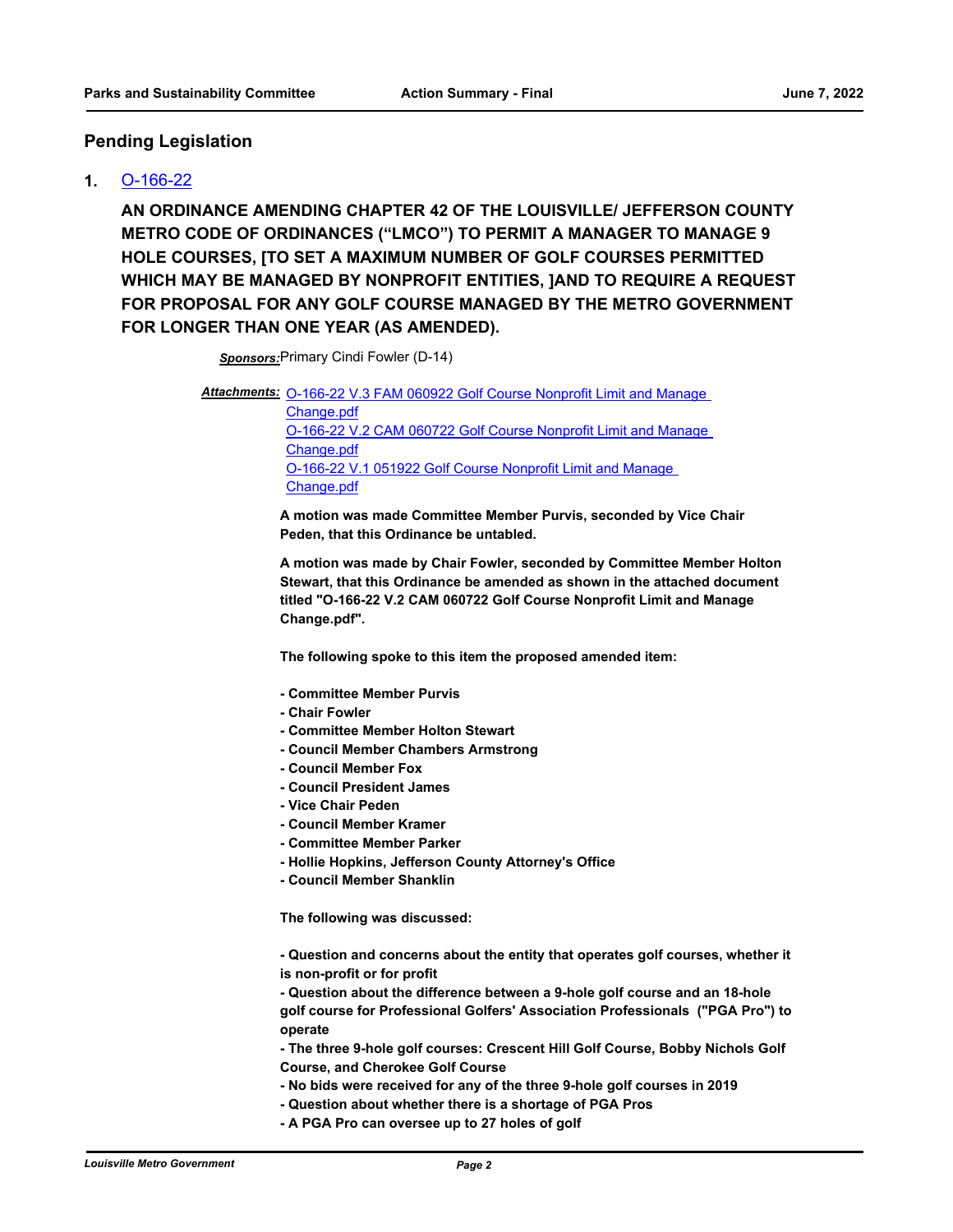**- Before the merger, Jefferson County golf courses were managed by managers**

**- There are concerns about whether to make an amendment regarding pending third-party request for proposals ("RFP")**

**- There are currently no proposals to run a golf course**

**- Question about whether a PGA Pro is needed when there is no driving range**

**- Question about whether Metro Government put in a RFP for Cherokee Golf** 

**Course in 2019 and received a response from the Olmsted Parks Conservancy ("Olmsted Parks")**

**- Olmsted Parks is not proposing to run a golf course**

**- The golf course RFP was issued for several golf courses**

**- There is no active RFP for Cherokee Golf Course**

**- Question about whether Metro Parks would be interested in running golf courses in the future**

**- Question about who pays the salary of the golf managers**

**- Golf managers enter into contracts with Metro Government to run the course as part of their salaries**

**- Question about when the RFP expires**

**- Statement regarding the need to examine the RFP from 2019 in conjunction with what Olmsted Parks filed** 

**- Golf courses are not accessible in some Districts**

**- Question about whether it is possible to use other amenities in Cherokee Park**

**- Question about the historical value of Cherokee Golf Course**

**- Question about the substance of re-purposing Cherokee Golf Course**

**- The proposal is being made to find someone to manage Cherokee Golf Course**

**The following requested to be added as co-sponsors:**

- **Council Member Fox**
- **Committee Member Parker**
- **Council Member Kramer**
- **Committee Member Holton Stewart**

**The motion to amend carried by a voice vote.**

**A motion was made by Committee Member Holton Stewart, seconded by Vice Chair Peden, to call the question on the motion to amend.**

**The motion to call the question carried by a voice vote.**

**A motion was made by Committee Member Blackwell, seconded by Committee Member Holton Stewart, to call the question on the main motion.**

**The motion to call the question carried by a voice vote.**

**The motion to recommend for approval carried by the following vote and the amended Ordinance was sent to Old Business:**

- **Yes:** 6 Mulvihill, Blackwell, Fowler, Parker, Holton Stewart, and Peden
- No: 1 Purvis

#### **Adjournment**